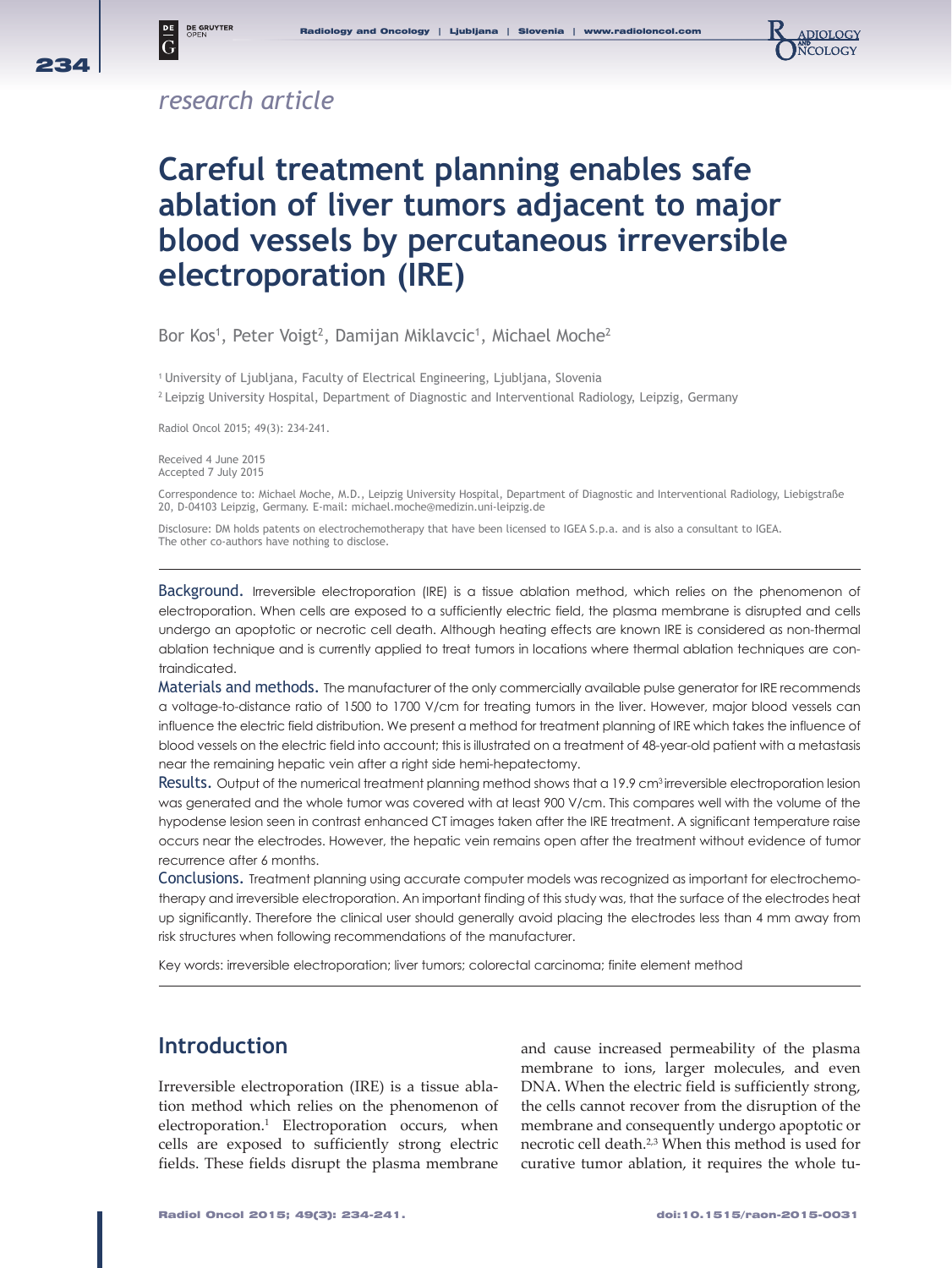| Property                                               | Value                      | Reference                               |  |
|--------------------------------------------------------|----------------------------|-----------------------------------------|--|
| $\sigma_{i}$ — Liver initial conductivity              | $0.091$ S/m                | Haemmerich et al. <sup>10</sup>         |  |
| $\sigma_{\text{I}}$ - Liver final conductivity         | $0.45$ S/m                 | Cukjati <sup>17</sup>                   |  |
| $\sigma_{\tau}$ – Tumor initial conductivity           | $0.4$ S/m                  | Haemmerich et al. <sup>16</sup>         |  |
| $\sigma_{\tau}$ Tumor final conductivity               | $1.6$ S/m                  | Extrapolated from Cukjati <sup>17</sup> |  |
| $\sigma_{\text{vfinal}}$ - Vessel initial conductivity | $0.7$ S/m                  | Marčan et al. <sup>15</sup>             |  |
| $\sigma_{\text{vfinal}}$ - Vessel final conductivity   | $1.05$ S/m                 | Marčan et al. <sup>15</sup>             |  |
| aT - Tissue conductivity thermal coefficient           | $1.5 \%$ /K                | Haemmerich et al. <sup>16</sup>         |  |
| $Cr$ — Tissue thermal capacity                         | 3540 J/(kg K)              | Hasgall et al. <sup>19</sup>            |  |
| $\rho_{\rm r}$ - Tissue density                        | 1079 kg/m <sup>3</sup>     | Hasgall et al. <sup>19</sup>            |  |
| $k_t$ - Tissue thermal conductivity                    | 0.52 W/(m K)               | Hasgall et al. <sup>19</sup>            |  |
| $\omega_{h}$ ---Blood perfusion                        | 1.8 mL /s /100 mL          | Hasgall et al. <sup>19</sup>            |  |
| $C_{h}$ --Blood thermal capacity                       | 3840 J/(kg K)              | Hasgall et al. <sup>19</sup>            |  |
| $\rho_{\rm B}$ – Blood density                         | 1060 kg/m <sup>3</sup>     | Garcia et al. <sup>9</sup>              |  |
| T - Initial tissue temperature                         | 310K                       |                                         |  |
| q''' - Tissue metabolic heat generation                | 10740 W/m <sup>3</sup>     | Hasgall et al. <sup>19</sup>            |  |
| $E_{0}$ — Activation energy                            | 5.06×10 <sup>5</sup> J/mol | Henriques et al. <sup>20</sup>          |  |
| $\zeta$ – Frequency factor                             | 2.984×1080 s-1             | Henriques et al. <sup>20</sup>          |  |
| $R$ — Universal gas constant                           | 8.314 J/(mol*K)            |                                         |  |
| $\sigma$ . - Electrode conductivity                    | 10 <sup>6</sup> S/m        |                                         |  |
| $k_F$ - Electrode thermal conductivity                 | 15 W/(m K)                 | Garcia et al.9                          |  |
| $\rho_{\rm F}$ - Electrode density                     | 6000 kg/m <sup>3</sup>     | Garcia et al.9                          |  |
| $C_{E}$ - Electrode thermal capacity                   | 500 J/(kg K)               | Garcia et al.9                          |  |

**TABLE 1.** Parameters of the electrical and thermal model

mor to be covered with sufficiently strong electric fields, which requires placement of at least two, but typically four or more electrodes around and/or inside the tumor. The electrodes can be positioned percutaneously under ultrasound or CT guidance, or intra-operatively.4,5

IRE relies on applying electric fields in excess of 600 V/cm in the target volume.<sup>6,7</sup> Since tissues are rather good conductors, and tissue conductivity even increases during pulse application, electric fields in tissue are accompanied by significant currents, which can be up to 50 A (maximum current limit of the Nanoknife® device). This leads to large power dissipation in the tissue during the pulses, which can be up to 150 kW during the pulse. However, the pulses are typically equal or less than 100 μs long and always delivered synchronized with the heart rate, which usually is lower than 100 beats per minute. This results in duty cycles of less than 0.1 % and consequently the actual delivered power is less than 15 W, which is between a factor of 5 to 10 less than in thermal ablation methods. Nevertheless, this power dissipation causes a non-negligible temperature rise which can be found most prominently around the tissue-electrode boundary.8 However, temperature itself is not the primary, nor the desired cellkilling mechanism.<sup>9</sup> In fact, one of the most promising uses of IRE is to treat tumors, which are very close to major blood vessels, bile ducts (in liver), or nerves (in prostate), which limit thermal ablation methods like radiofrequency, laser or microwave ablation.<sup>10-12</sup> The reason for this limitation is on one hand the risk of leaving residual vital tumor due to the heat sink effect induced from the cooling of the vessel. On the other hand, there is a significant risk of heat caused coagulation of sensitive structures like nerves and bile ducts with serious complications for the patient. However, the local electric field distribution, which is the most important factor for successful treatment with IRE is affected by the higher conductivity of blood and blood vessels.13–15 This means that additional care has to be taken when IRE is performed near blood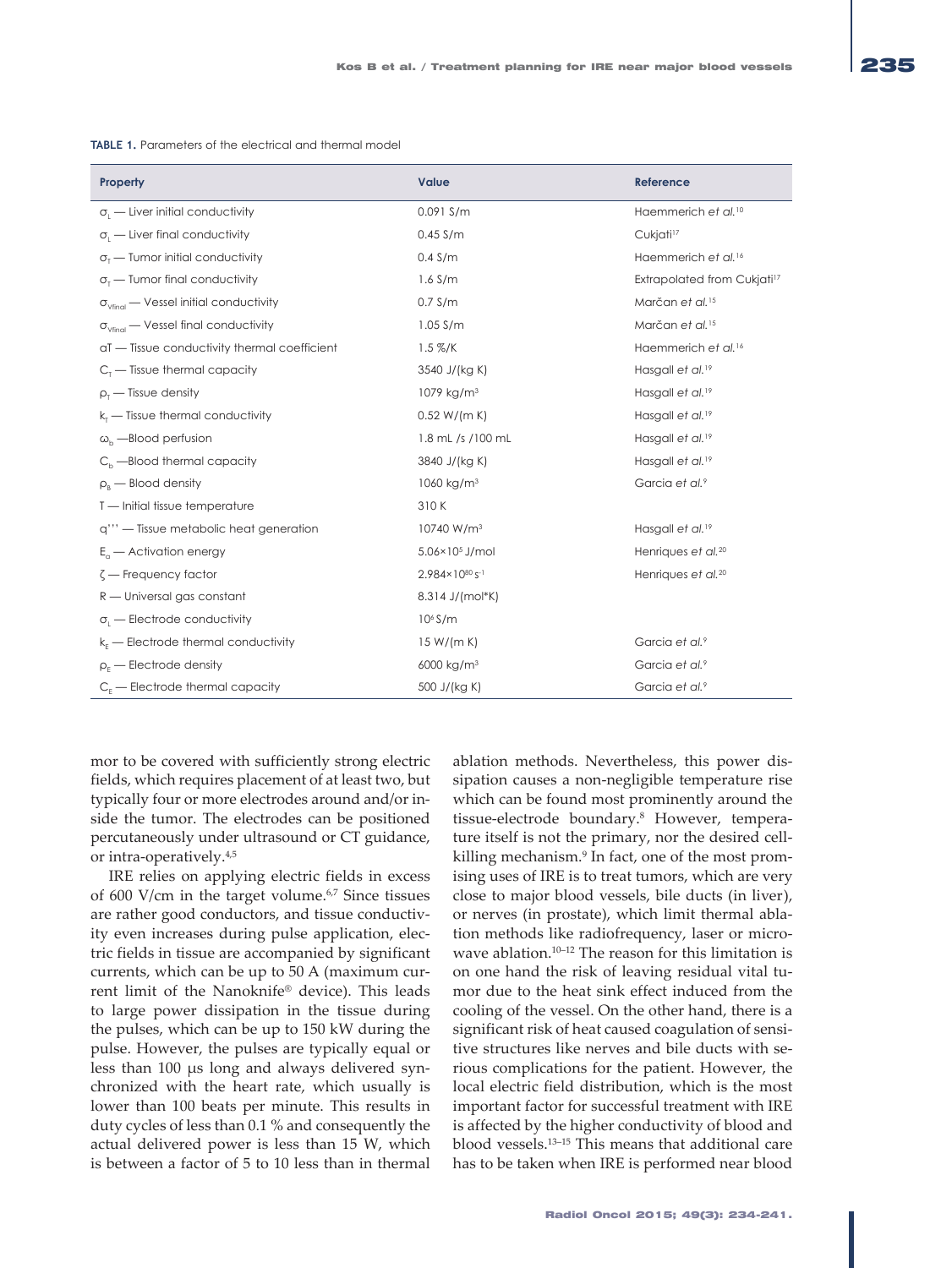vessels, where it is most preferred over the other thermal ablation techniques.

Currently, the manufacturer of the only certified medical device available for IRE treatments (NanoKnife, Angiodynamics, Latham, NY) recommends electrodes for ablation of liver tumors to be no more than 2.2 cm apart, positioned in parallel around the target volume. A total of 90 pulses with voltage to distance ratio of 1500-1700 V/cm, and 90 μs duration are recommended per electrode pair according to System Procedure Guide Software Version 2.2.0. The graphical user interface of the software provides a simple treatment planning option in two dimensions (2D), while not taking into account differences in electric conductivities of tissue between normal and tumor tissue.<sup>16</sup>

In this study we present a method for numerical patient-specific treatment planning for IRE, which takes into account the influence of blood vessels on electric field distribution. The method is illustrated on a 48-years-old. female patient with a recurrent metastasis directly adjacent to the last remaining hepatic vein after previous right-side hemi-hepatectomy and the successful treatment with IRE.

#### **Materials and methods**

#### **Electric field computation and temperature distribution computation**

Since IRE relies on applying local fields in excess of 600 V/cm in the whole target volume, electrodes need to be introduced in the target volume itself, but preferably minimizing the number of electrodes inserted in the tumor to preclude needle track metastasis seeding. The electric field is however affected by the local conductivity of tissue, which generally varies between different tissues, especially at frequencies, which are present in electroporation pulses (Table 1). Additionally, conductivity of tissue was shown to increase due to the electric field during the pulse delivery due to membrane electroporation.17,18 Together with the complex geometry of the target location (blood vessels, tumors and liver) this generally requires numerical computation of the electric fields.

In order to differentiate the tissues of different conductivities and separate the target volume from the healthy tissue a segmentation step is required in the treatment planning procedure.

We use a treatment planning procedure based on optimization in Matlab, while electric fields are solved in Comsol Multiphysics. The simulations consist of solving the Laplace equation for electric potential, given boundary conditions for electric potential on the electrodes. A stationary solver is used for the simulations, but iterated 6 times, increasing the conductivity of the tissues above electroporation thresholds between each iteration.<sup>18,21-23</sup> From the electric field simulations, we obtained the electric field distribution and final volumes of tumor and liver covered with fields above the IRE threshold. Since more than one electrode pair is generally required to obtain clinically relevant treatment volumes in IRE, the electric field from each electrode pair are compared and the maximum value at each location is considered when evaluating the total coverage of the target volume.

For verifying the tissue heating during the treatment, the thermal dissipation of the electric field computation step can be used to set a heat source for a Pennes' bioheat equation for a transient solver of temperature fields. To shorten simulation times, a duty-cycle approach is used, wherein we use the thermal dissipation multiplied by the duty cycle of the pulse delivery to model heating. This provides a comparable temperature increase in the bulk tissue<sup>9</sup>, but is numerically more stable and much faster. The reason for this is that it does not have to account for the very fast temperature rise during the 90 μs that the pulse is turned on in comparison to the 10000 times longer interval between pulses. All parameters of the electrical and thermal model were taken from the literature and are listed in Table 1.

#### **Patient data**

The patient was a 48-years-old female who had previously undergone right hemi-hepatectomy for treatment of metastases of cholangiocellular carcinoma. During follow-up imaging a small (14  $\times$  9  $\times$  15 mm, i.e. 0.96 cm<sup>3</sup>) focal recurrent metastasis was detected in the remaining left liver. Since the metastasis was adjacent to the only remaining left hepatic vein it was not surgically resectable. Percutaneous CT guided IRE ablation was selected as the best treatment option to preserve this last liver vein since primary thermal ablations like radiofrequency ablation would have been contraindicated in this constellation. IRE can achieve complete ablation of tumors even nearby major blood vessels, since it is not negatively affected by their cooling effect such as thermal therapies<sup>24</sup> where this so called heat sink effect may lead to incomplete tumor ablation. Furthermore, it is also commonly reported, that it is sparing for larger blood vessels<sup>25</sup> which could have been damaged during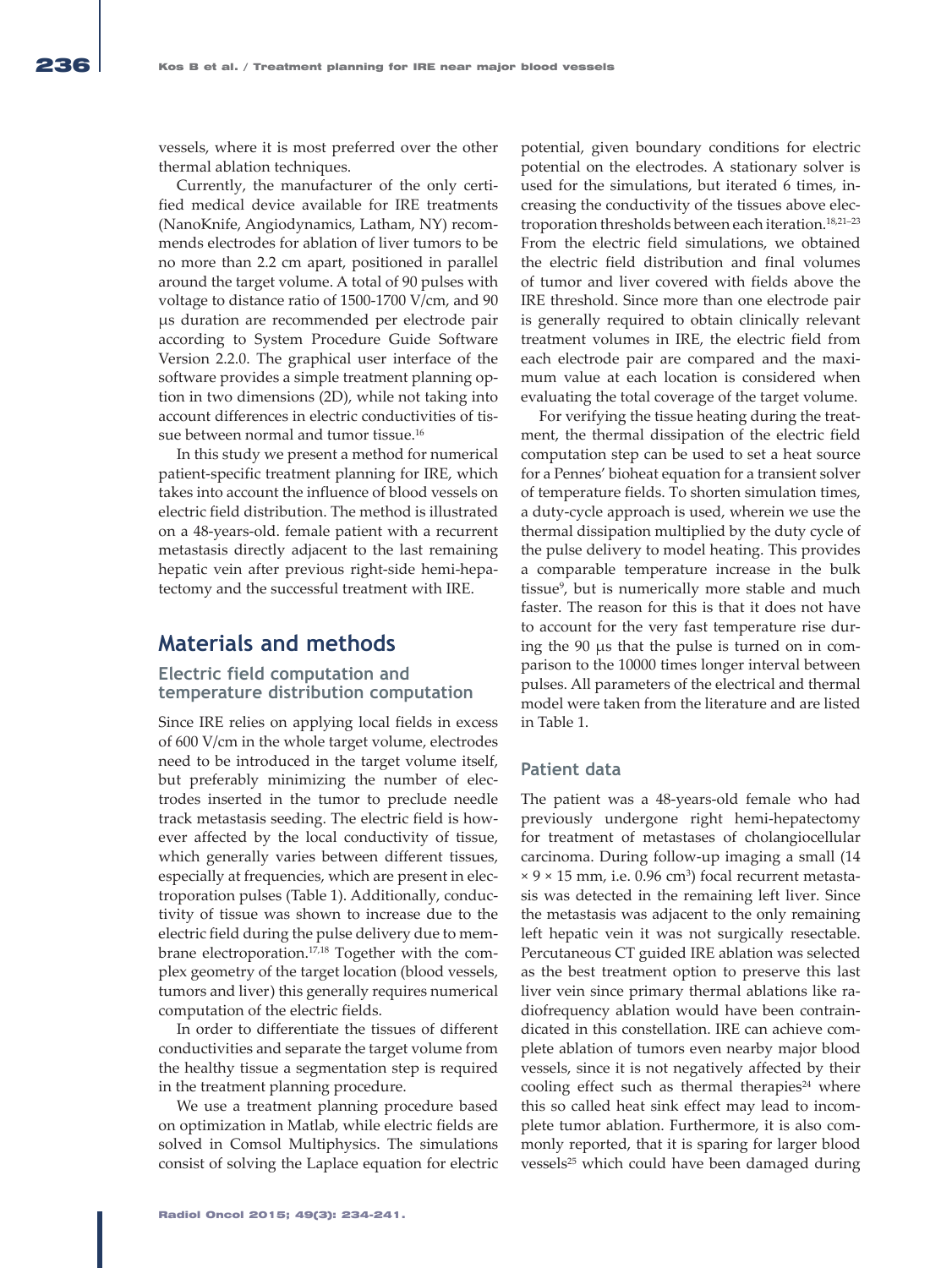**TABLE 2.** Reconstructed distances and angles between the electrodes

| Electrode pair | <b>Distance [mm]</b> | Angle $[°]$ |
|----------------|----------------------|-------------|
| $1 - 2$        | 18                   | 4.1         |
| $1 - 3$        | 14                   | 1.2         |
| $1 - 4$        | 12                   | 1.8         |
| $2 - 3$        | 15                   | 3.2         |
| $2 - 4$        | 12                   | 5.2         |
| $3 - 4$        | 17                   | 2.0         |

thermal ablations. The patient was treated in the scope of the research project GoSmart (funded by the European Commission – grant agreement no. 600641). Ethical approval was obtained from Leipzig University Hospital Institutional Review Board under code AZ206 -13 – 15072013. Informed consent to use their personal data for scientific purposes was obtained from the patient. Treatment was performed using the above-mentioned pulse generator and the ablation protocol recommended from the manufacturer. Electrodes were positioned using CT guidance (Figure 1). Electrode exposure length for the treatment was 2 cm. All data was collected from clinical records or from the generator, where electric pulse data it is saved by default. The data is routinely recorded for improvement of quality, practice and performance of this novel treatment.

For the illustration case, we used MRI images of the patient acquired 3 weeks prior to the treatment. The images were anonymized and uploaded into the web based electric fields visualization tool Visifield (www.visifield.com, University of Ljubljana, Slovenia). Liver was segmented using automatic segmentation method for liver segmentation<sup>26</sup> and the tumor and blood vessel were segmented manually. Interventional CT images obtained during the procedure were used to exactly reconstruct the electrode positions during treatment and to have these available for the numerical simulations. The reconstructed distances between the tips of the electrodes and angles between the tips of the electrodes are given in Table 2. It is also demonstrated, that the radiologist performing the procedure has managed to place the electrodes almost completely in parallel.

The pulse generator measures the pulse voltage and current during electric pulse delivery and stores the results in an xml document, which was parsed into Matlab. The same voltages, as were



**FIGURE 1. (A)** CT image showing position of two of the electrodes (electrodes 1 and 2) inside the liver. **(B)** 3-D model showing the positioning of the electrodes in the model relative to the tumor (green) and the left liver vein (red). The liver, which was also included in the computational model is removed from the image for clarity, since it is completely encompassing the region of interest. The numbers identify each electrode.

actually delivered during the actual treatment for each electrode pair were also used in a finite element computational model. The electric field distribution was computed only for the first pulse of each pulse train using a stationary solver, but taking into account increase of conductivity due to electroporation.

#### **Results**

A total of 660 pulses were delivered in three sequences to six electrode pairs (pulses are always delivered to pairs of electrodes; sequentially, pairs of two electrodes are selected from available electrodes), with the electrode positioning and num-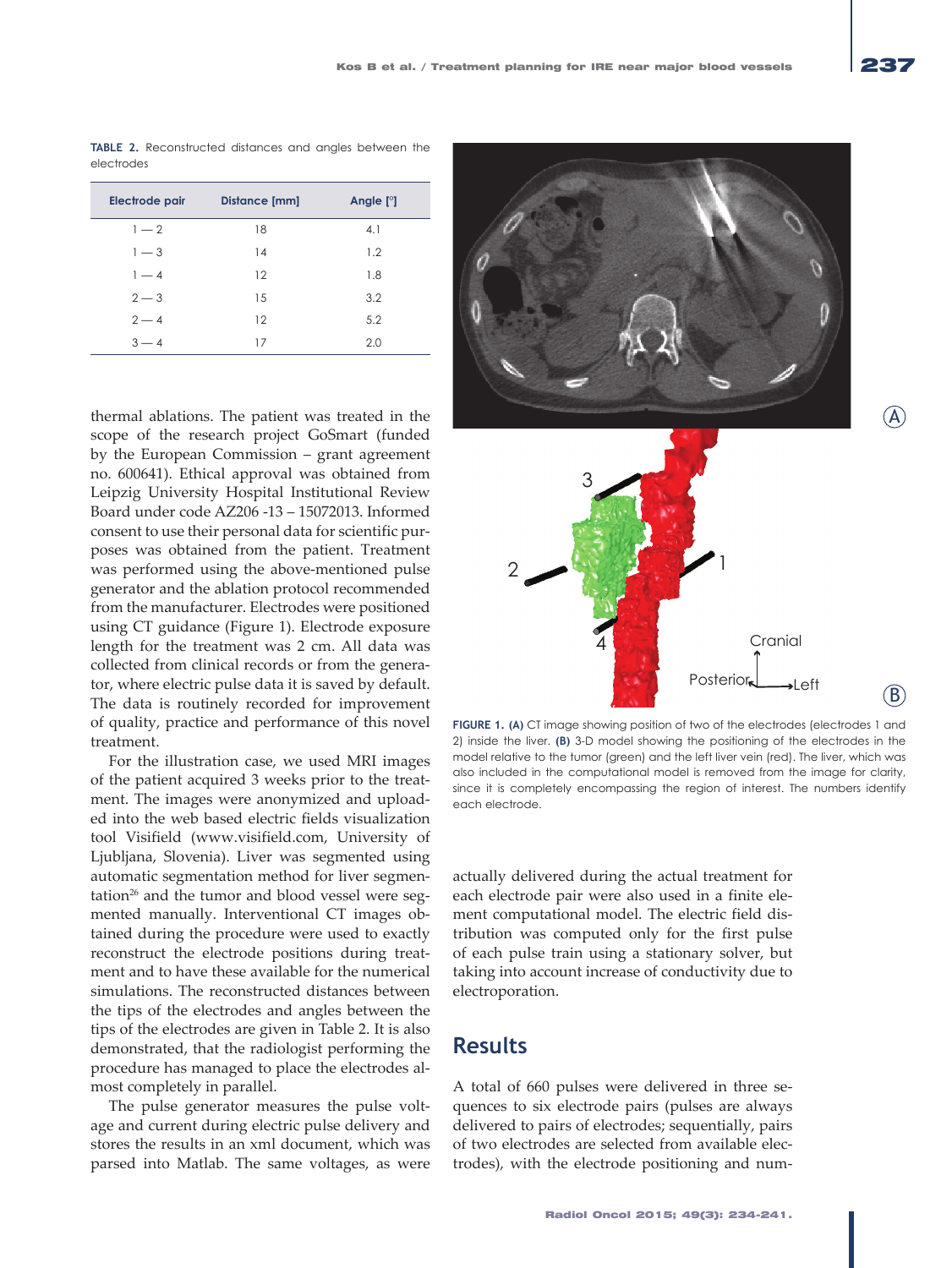| <b>Pulse sequence</b> | <b>Pulse train</b> | <b>Electrode</b><br>pair | <b>Voltage [V]</b> | No. of<br>pulses | <b>Measured</b><br>current [A] | Computed<br>current [A] | Error $[%]$         |
|-----------------------|--------------------|--------------------------|--------------------|------------------|--------------------------------|-------------------------|---------------------|
| Test pulses           | 1                  | [3,4]                    | 2720               | 20               | 26.6                           | 27.4                    | 3                   |
|                       | $\overline{2}$     | [1,2]                    | 2550               | 20               | 21.5                           | 23.9                    | 11                  |
|                       | 3                  | [1,3]                    | 2380               | 20               | 23.6                           | 25.8                    | 9                   |
|                       | 4                  | [2,3]                    | 2210               | 20               | 21.3                           | 21.0                    | $-2$                |
|                       | 5                  | $[4,1]$                  | 2200               | 20               | 22.5                           | 25.7                    | 14                  |
|                       | 6                  | [2,4]                    | 1650               | 20               | 17.4                           | 16.2                    | $-7$                |
| Treatment pulses      | $\overline{7}$     | [1,2]                    | 3000               | 70               | 30.5                           | 28.4                    | $-7$                |
|                       | 8                  | [3, 4]                   | 2720               | 70               | 30.5                           | 27.4                    | $-10$               |
|                       | 9                  | [2,3]                    | 2405               | 70               | 30.3                           | 22.8                    | $-25$               |
|                       | 10                 | [1,3]                    | 2380               | 70               | 30.7                           | 25.9                    | $-16$               |
|                       | 11                 | $[2,4]$                  | 2200               | 70               | 31.1                           | 22.3                    | $-28$               |
|                       | 12                 | [4,1]                    | 2200               | 70               | 29.3                           | 25.6                    | $-13$               |
| Additional pulses     | 13                 | [1,2]                    | 2380               | 20               | 24.2                           | 22.1                    | $-9$                |
|                       | 14                 | [3,4]                    | 2380               | 20               | 28.5                           | 23.6                    | $-17$               |
|                       | 15                 | [1,3]                    | 1960               | 20               | 22.1                           | 20.6                    | $-7$                |
|                       | 16                 | [2,3]                    | 1820               | 20               | 20.5                           | 16.8                    | $-18$               |
|                       | 17                 | $[2,4]$                  | 1540               | 20               | 18.9                           | 14.9                    | $-21$               |
|                       | 18                 | $[4,1]$                  | 1540               | 20               | 17.2                           | 17.1                    | $\mathsf{O}\xspace$ |

**TABLE 3.** List of delivered pulses and comparison with computed currents



**FIGURE 2.** Coverage progression after delivery of pulses to each electrode pair. The graph shows the combined maximum fields in the tumor following each electrode pair. Electrode pair progression is the same as in Table 3. Arrow indicates the direction of increase of coverage with delivery of successive electric pulses. The graph shows that the first electrode pair already covers the whole tumor with electric fields above the irreversible electroporation threshold.

bering as shown in Figure 1. Initially trains of 20 pulses were delivered (test pulses), then trains of 70 pulses were delivered, with some voltage adjustments (treatment pulses), and finally trains of 20 pulses were delivered (additional pulses) with lower voltages. Table 3 lists all delivered pulses and pulse parameters.

The root mean square error (RMSE) of the computed currents versus measured currents from the pulse generator is 3.8 A. The cumulative coverage of tumor with electric fields after each electrode pair is shown in Figure 2, while the coverage of liver tissue is shown in Figure 3. While the IRE threshold for tumors has not yet been rigorously determined, we are using a value of 800 V/cm in the following graphs, consistent with previous work.6,23,27 For liver we used IRE threshold determined from experiments on rabbit livers – 700 V/ cm.21 To be noted however, this value is for pulse trains of 8 pulses. It is very likely that actual IRE thresholds are much lower.<sup>7,28</sup>

In the post-IRE contrast enhanced CT images, a hypodense region can be seen in the area where the treatment was performed. We used this hypodense region to estimate the total IRE lesion as was previously suggested.29 The volume of this hypodense lesion was 20.03 cm3. From Figure 3, the volume of the IRE lesion in the liver is 18.4 cm<sup>3</sup>. Together with the tumor  $(0.57 \text{ cm}^3)$  in the simulations, the total volume of the computed lesion equals 19.9 cm<sup>3</sup>, which is comparable to the lesion size determined by CT.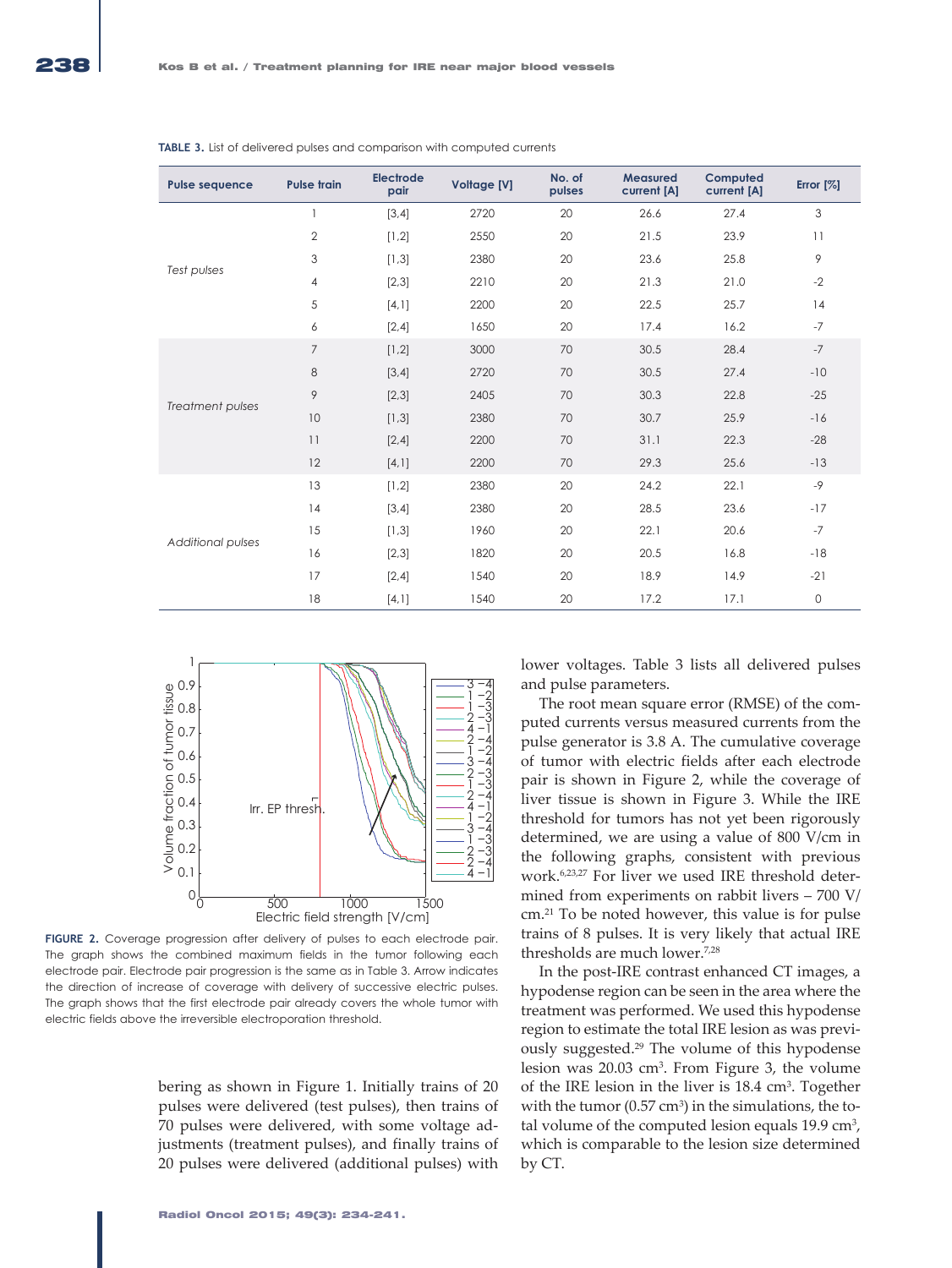Figure 4 shows a single slice of temperature data after the  $7<sup>th</sup>$  pulse treatment set (first train of the treatment pulses, and the train with highest pulse amplitude). The tumor is heated slightly more than the surrounding tissue, as its perfusion is lower, and also the conductivity is higher than that of the liver tissue, which both contributes to a higher Joule heating. Temperatures above 50 C are typically used for indication of thermal tissue damage.1 Therefore, we also show the volume of tissue above this threshold in Figure 5. Interesting to note is, that temperatures above 70°C are located less than 4 mm from the electrodes. If we approximate this volume with four cylinders, each with a radius of 4 mm and height of 28 mm (length of active electrode region with 4 mm added on either side), the total volume of high temperature caused by the electrodes is 5.6 cm3, which is consistent with the volume of tissue above 50°C shown in Figure 5.

The curve in Figure 5 shows, that the 63% probability of thermal damage, determined by the Arrhenius rate equation, increases strongly in the first 250 s while later the slope levels off. This is caused by the fast increase in temperature around the electrodes, and then a slower increase in temperature in the more distant areas. Finally, the slope gets flatter, since the heating does not extend further from the electroporated area, the pulse amplitudes start to decrease, and diffusion moves the heat into tissue further away.

#### **Discussion**

The presented numerical results and clinical follow-up show that IRE is efficient at treating tumors in the immediate vicinity of major blood vessels. Since IRE is unaffected by the cooling of blood vessels, it is supposed to be not limited by their vicinity. The results of our computational model show a good correlation between the modelled IRE, electrical measurements during treatment, and imaging results. The tumor treatment has been classified as a complete ablation, and has shown no recurrence in the 6 months follow-up.

With the number, amplitude, and duration of pulses in the presented treatment, it is therefore clear, that a non-negligible temperature rise occurs. Since IRE has also been classified as a non-thermal tissue ablation technique in the literature<sup>24,30</sup>, it needs to be clarified, that non-thermal does not indicate that there is no temperature rise, but rather, that the temperature is not the main mechanism which induces cell death. Our model clearly shows



**FIGURE 3.** Electric field coverage in the liver tissue. The tumor tissue is not included in the volume on this graph. The graph shows the combined maximum fields in the liver following each electrode pair. Electrode pair progression is the same as in Table 3. Arrow indicates the direction of increase of coverage with delivery of successive electric pulses.



**FIGURE 4.** One slice showing computed temperature distribution after all pulses from the 7st pulse train (electrode pair 1 - 2 at 3000 V) superimposed on the corresponding MRI slice of the model.

that some areas of the lesion do heat up significantly (Figure 5), and the temperature rise is also consistent with experimental results from the literature.31 Although our results show, that IRE is not an exclusively nonthermal treatment, *i.e.* there is significant heating present in the vicinity of electrodes, the total treatment volume is significantly higher than the volume based on thermal effects would be expected. A limitation of the model is, that we assumed that pulses were delivered constantly at 1 Hz, while in reality, the pulses were delivered in synchronization with the patient's ECG, which can realistically be up to 100 beats per minute, and would consequently result in a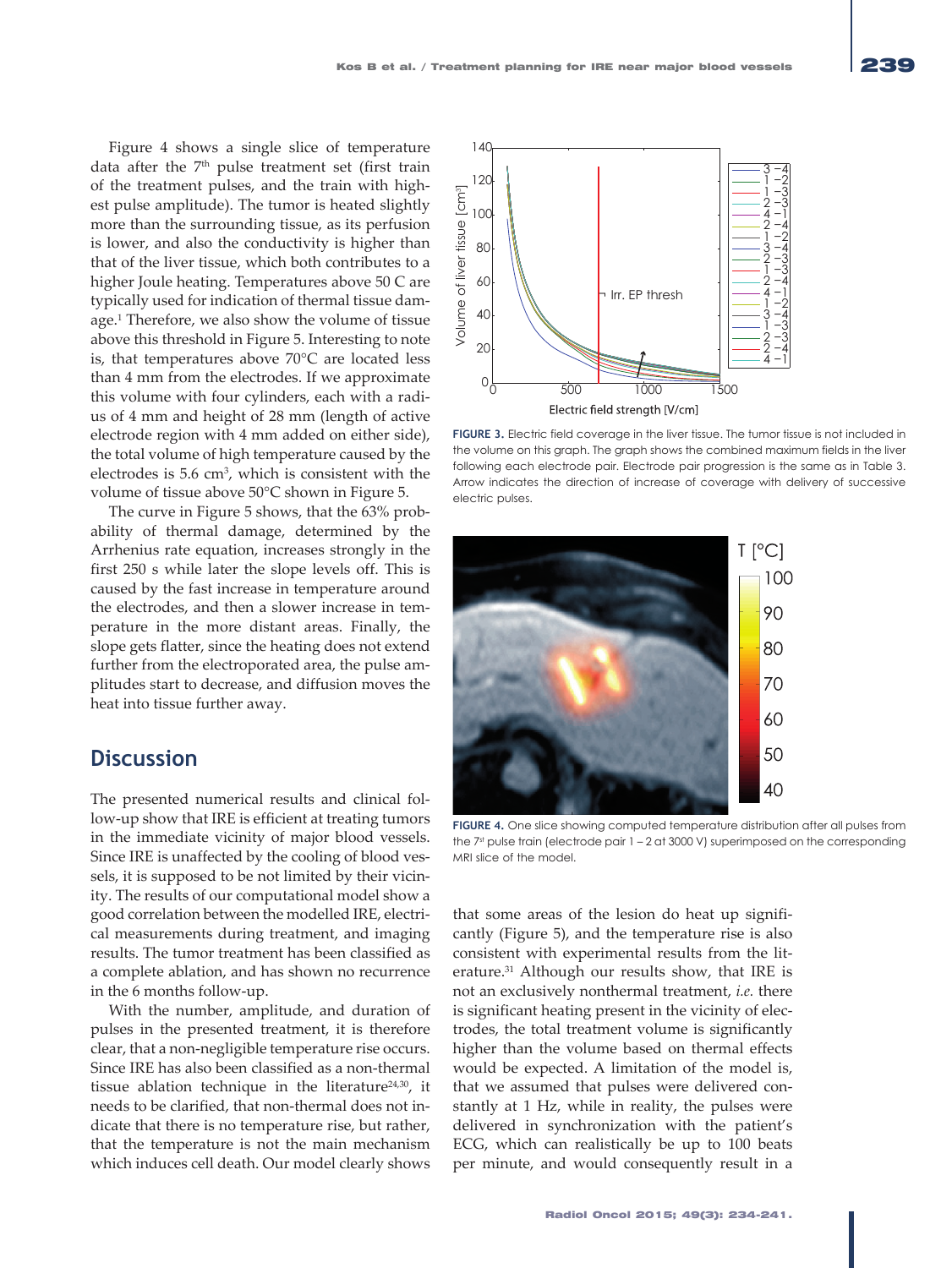

**FIGURE 5.** Graph of the total volume of tissue with Arrhenius integral above 1, indicating a high probability of thermal damage. Second graph shows the volume of tissue above 50°C, which is consistent with the volume of tissue around the electrodes.

higher temperature rise. In Figure 4, some areas in immediate vicinity of the electrodes are heated to temperatures of more than 100°C, because there was no term for boiling included in the numerical model. In fact, these high temperatures could indicate that some tissue boiling actually occurs near the electrode tips. This could explain the gas bubbles visible in the post-treatment CT images, and which are consistent with reports in the literature.<sup>32</sup> Another reason for these findings could be a gas formation due to electrolysis.33 However, the temperature drops to below 70°C approximately 4 mm away from the electrodes in this specific case.

The coverage of the target tumor with electric fields was very high. The IRE threshold electric field, which depends on the type of number, duration of pulses, and tissue types of liver tumors has not been firmly established yet.<sup>6</sup> In this work, we assumed a value of 800 V/cm for tumor tissue. Nevertheless it can be seen in Figure 2, that almost the whole tumor is covered by electric field of this strength already in the first two pulse trains between electrode pairs 3-4 and 1-2. That, and the very high temperatures achieved in the model seem to indicate, that the used voltages and pulse numbers<sup>34</sup> were considerably higher than necessary to achieve complete treatment of the tumor.

When liver tumors are surgically treated, at least a safety margin of 0.5 to 1 cm of liver tissue around the tumor is resected to ensure removal of any micrometastases surrounding the tumor and thereby to prevent local tumor recurrence. For the same reason there is a need to achieve a similar

safety margin around the tumor in IRE treatments as well, and the IRE lesion in the presented case is larger than this goal. Assuming an elliptical approximation of the tumor, the volume of an ellipsoid with the semi-axes increased by 1 cm relative to the tumor, the required lesion volume would be 18.05 cm3 . This corresponds also to the presented case and should be accounted for every treatment planning.

### **Conclusions**

Treatment planning using accurate computer models was recognized as important for electrochemotherapy and irreversible electroporation.<sup>2,9,23,35,36</sup> On the one hand appropriate numerical treatment planning assures sufficient coverage of the clinical target volume with electric field sufficiently high for efficient tumor treatment also in the vicinity of blood vessles<sup>15</sup> and thereby to prevent local recurrences. On the other hand it enables the prediction and control of temperature thus avoiding thermal tissue damage in critical structures, such as nerves or bile ducts. Regarding the strength of the electric field in the presented case, significant overtreatment can be assumed, since electric fields in the tumor were higher than 900 V/cm. In the future monitoring of electric field in real time<sup>37</sup> and fast near-real time treatment planning will improve the adjustment of the electric pulse parameters. This should allow to preserve the efficiency and reliability of the treatment by avoiding heat induced adverse events. More precise planning will also enable the treatment of larger targets, while limiting thermal damage.<sup>38</sup> An important finding of this study was, that the most heating occurs at the surface of the electrodes. This fact should instruct the clinical user applying the manufacturer recommended voltage settings of the NanoKnife system to avoid placement of the electrodes at a distance of less than 4 mm from at-risk structures in comparable cases in order to avoid thermal damage to these structures.

#### **Acknowledgements**

The work was performed in the scope of The European Associated Laboratory entitled Pulsed Electric Fields Applications in Biology and Medicine (LEA-EBAM). The research was supported by the Slovenian Research Agency under various grants. The research has been achieved